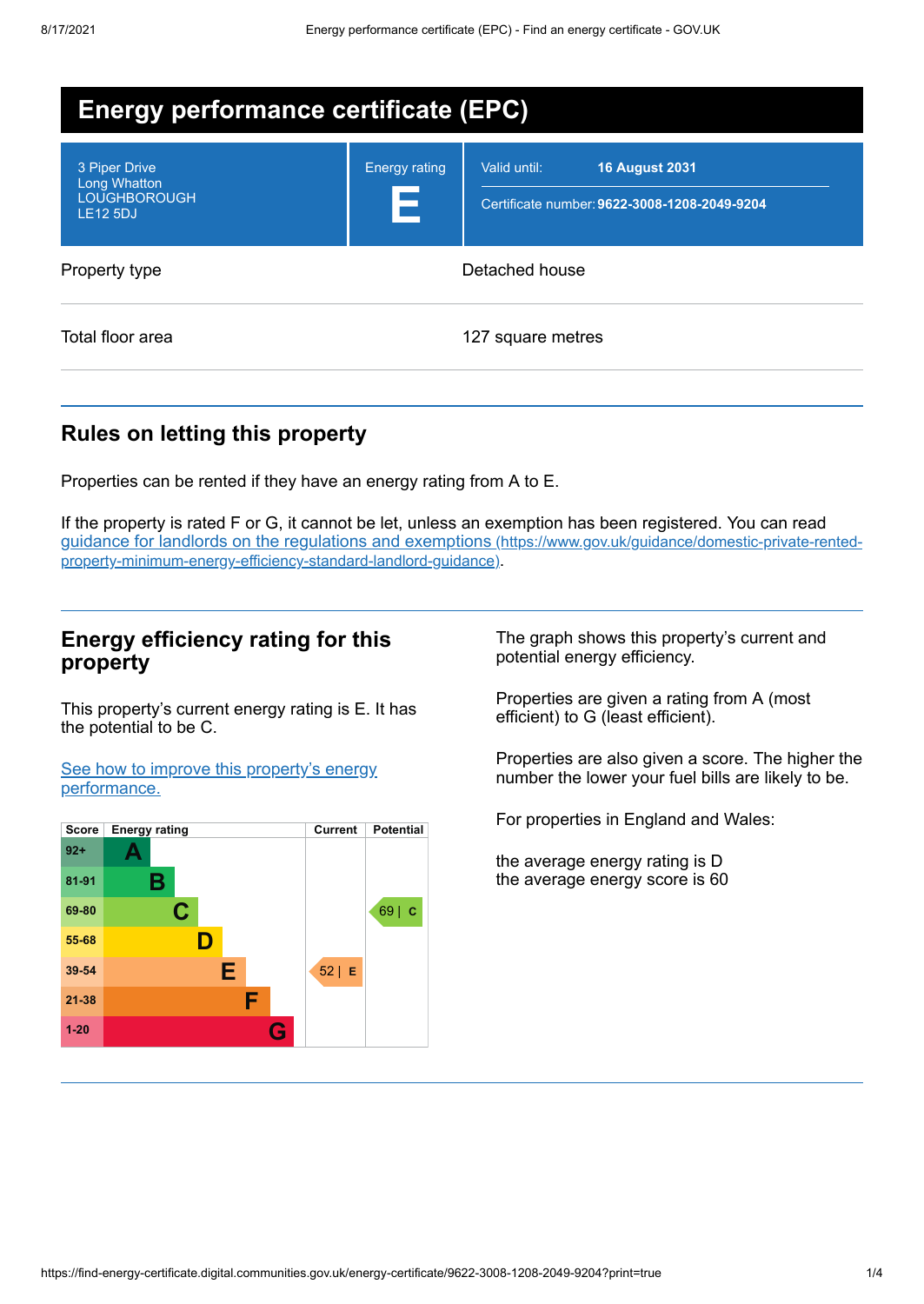# **Breakdown of property's energy performance**

This section shows the energy performance for features of this property. The assessment does not consider the condition of a feature and how well it is working.

Each feature is assessed as one of the following:

- very good (most efficient)
- good
- average
- poor
- very poor (least efficient)

When the description says "assumed", it means that the feature could not be inspected and an assumption has been made based on the property's age and type.

| <b>Feature</b>       | <b>Description</b>                          | Rating    |
|----------------------|---------------------------------------------|-----------|
| Wall                 | Cavity wall, filled cavity                  | Average   |
| Wall                 | Timber frame, with additional insulation    | Good      |
| Roof                 | Pitched, 300 mm loft insulation             | Very good |
| Roof                 | Pitched, insulated at rafters               | Good      |
| Roof                 | Roof room(s), insulated                     | Good      |
| Window               | Fully double glazed                         | Good      |
| Main heating         | Boiler and radiators, mains gas             | Good      |
| Main heating control | Programmer, room thermostat and TRVs        | Good      |
| Hot water            | From main system                            | Good      |
| Lighting             | Low energy lighting in 33% of fixed outlets | Average   |
| Floor                | Suspended, no insulation (assumed)          | N/A       |
| Floor                | Solid, no insulation (assumed)              | N/A       |
| Floor                | To unheated space, no insulation (assumed)  | N/A       |
| Secondary heating    | Room heaters, dual fuel (mineral and wood)  | N/A       |

#### **Primary energy use**

The primary energy use for this property per year is 317 kilowatt hours per square metre (kWh/m2).

## **Environmental impact of this property**

One of the biggest contributors to climate change is carbon dioxide (CO2). The energy used for heating, lighting and power in our homes produces over a quarter of the UK's CO2 emissions.

| An average household<br>produces | 6 tonnes of CO2   |  |
|----------------------------------|-------------------|--|
| This property produces           | 7.4 tonnes of CO2 |  |

This property's potential production 4.8 tonnes of CO2

By making the [recommended](#page-2-0) changes, you could reduce this property's CO2 emissions by 2.6 tonnes per year. This will help to protect the environment.

Environmental impact ratings are based on assumptions about average occupancy and energy use. They may not reflect how energy is consumed by the people living at the property.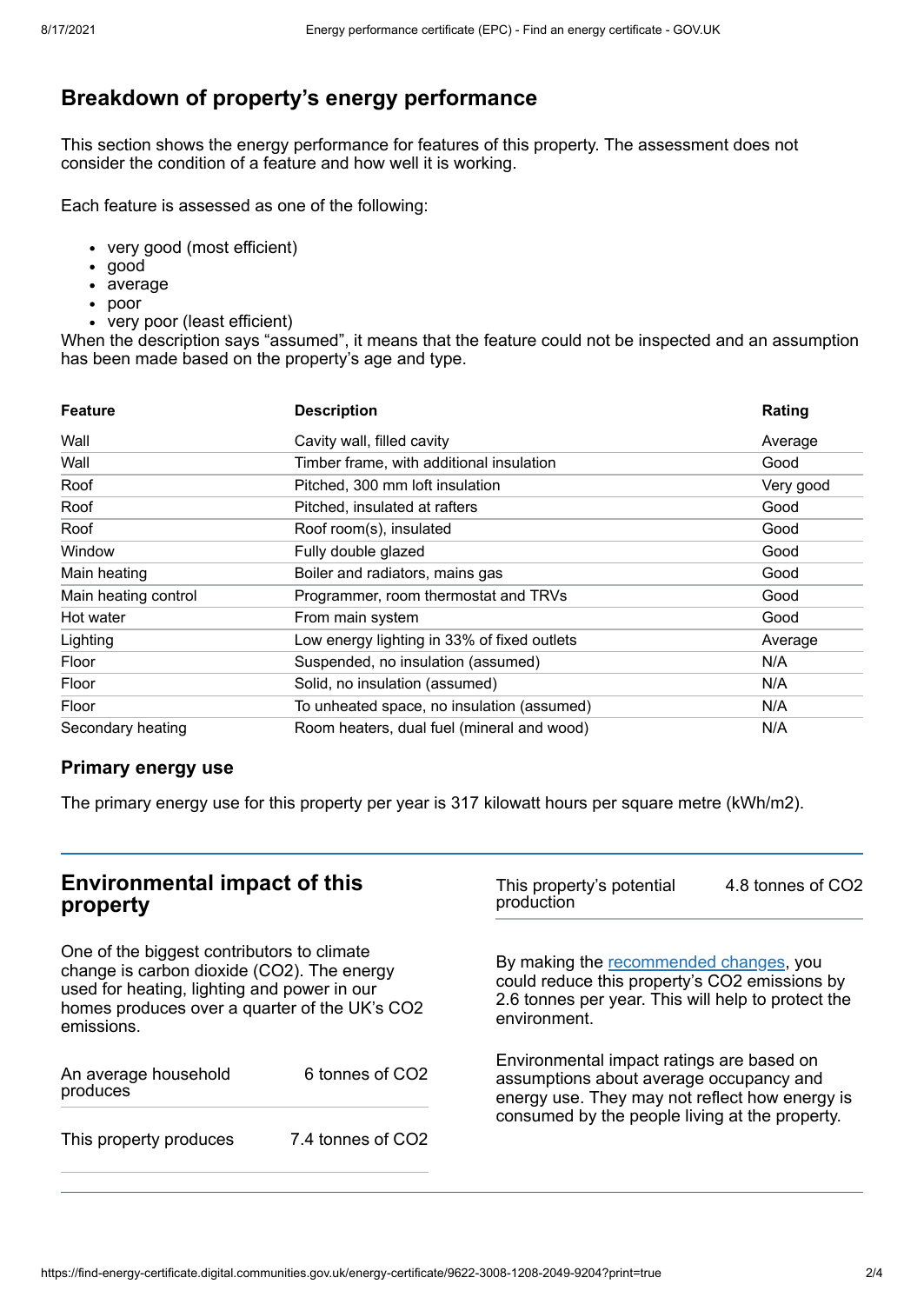## <span id="page-2-0"></span>**How to improve this property's energy performance**

Making any of the recommended changes will improve this property's energy efficiency.

If you make all of the recommended changes, this will improve the property's energy rating and score from E (52) to C (69).

| <b>Recommendation</b>                 | <b>Typical installation cost</b> | <b>Typical yearly saving</b> |
|---------------------------------------|----------------------------------|------------------------------|
| 1. Floor insulation (suspended floor) | £800 - £1,200                    | £134                         |
| 2. Low energy lighting                | £40                              | £53                          |
| 3. Condensing boiler                  | £2,200 - £3,000                  | £100                         |
| 4. Solar water heating                | £4,000 - £6,000                  | £29                          |
| 5. Solar photovoltaic panels          | £3,500 - £5,500                  | £339                         |

#### **Paying for energy improvements**

Find energy grants and ways to save energy in your home. [\(https://www.gov.uk/improve-energy-efficiency\)](https://www.gov.uk/improve-energy-efficiency)

### **Estimated energy use and potential savings**

| Estimated yearly energy<br>cost for this property | £1518 |
|---------------------------------------------------|-------|
| Potential saving                                  | £316  |

The estimated cost shows how much the average household would spend in this property for heating, lighting and hot water. It is not based on how energy is used by the people living at the property.

The estimated saving is based on making all of the [recommendations](#page-2-0) in how to improve this property's energy performance.

For advice on how to reduce your energy bills visit Simple Energy Advice [\(https://www.simpleenergyadvice.org.uk/\)](https://www.simpleenergyadvice.org.uk/).

### **Heating use in this property**

Heating a property usually makes up the majority of energy costs.

#### **Estimated energy used to heat this property**

| Space heating | 19855 kWh per year |
|---------------|--------------------|
| Water heating | 2300 kWh per year  |

#### **Potential energy savings by installing insulation**

The assessor did not find any opportunities to save energy by installing insulation in this property.

You might be able to receive Renewable Heat Incentive payments [\(https://www.gov.uk/domestic](https://www.gov.uk/domestic-renewable-heat-incentive)renewable-heat-incentive). This will help to reduce carbon emissions by replacing your existing heating system with one that generates renewable heat. The estimated energy required for space and water heating will form the basis of the payments.